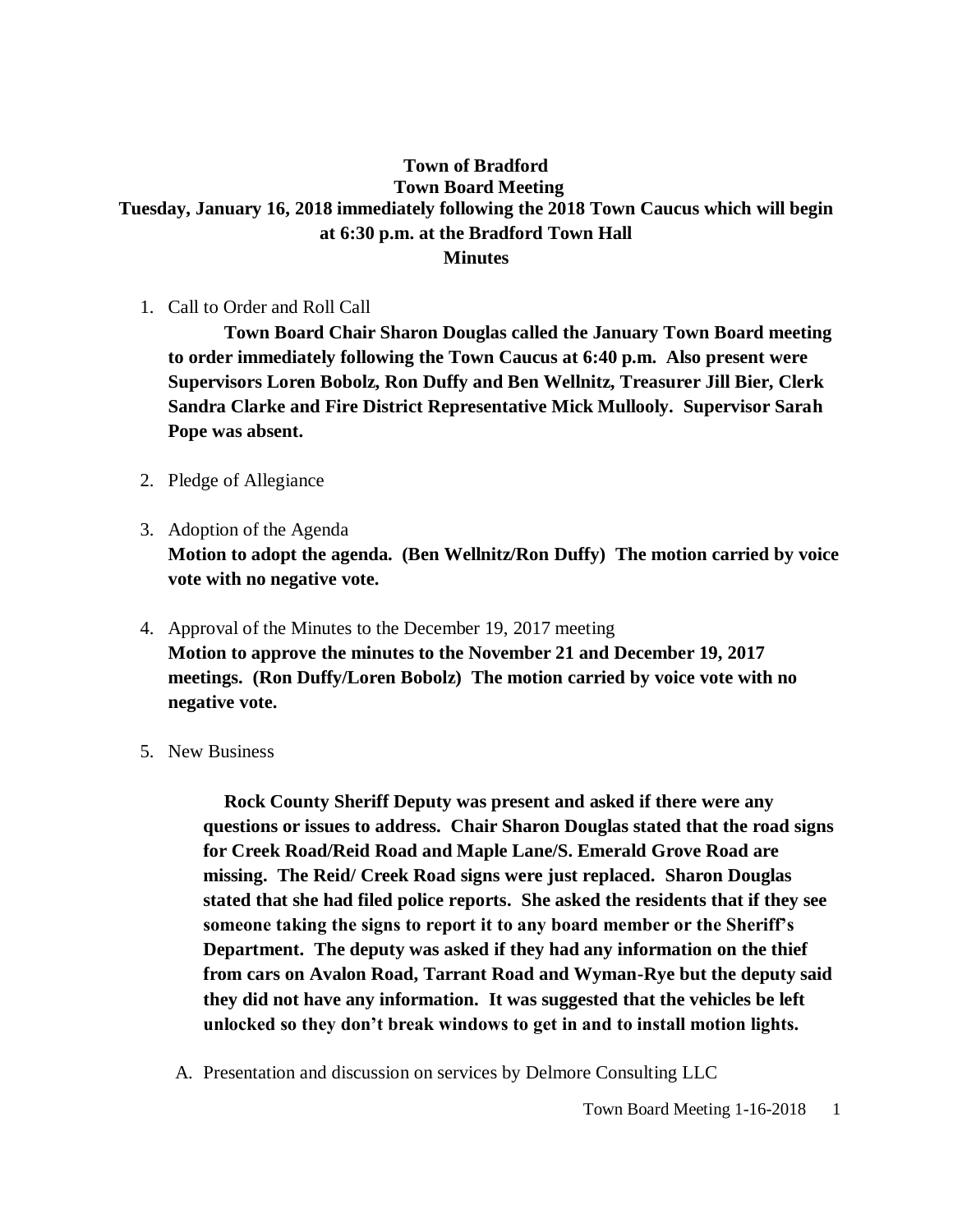Representative

**Jeff Delmore from Delmore Consulting Service presented information on their service.** 

**They will do reports on:** 

**Road Conditions- \$5900.00**

**Paser Rating-\$1500.00**

**Culvert Inventory-\$6200.00**

**Traffic Sign Inventory-\$5800.00**

**Road Work Bidding Assistance**

**If all four services were contracted for the fee would be \$17,900.00. The annual fee would be \$3500.00. The memory card would be the Town's property.**

**It was noted that these services are presently all being done by the chair, clerk and supervisor. Ron Duffy has been doing the engineering, schematics and information for bid documents for all the paver repair projects and smaller culvert projects. The chair, clerk and Ron Duffy have been doing the bid notices and bid documents for projects. The road conditions and Paser ratings have been done by the chairman and the clerk. They have utilized the DOT training sessions for training on roadwork.**

**Supervisor Ron Duffy asked which method they use to meet the requirement of measuring sign reflectivity and Jeff Delmore stated that they do a visual but could measure with an instrument if the Town wanted to buy or rent one. It was noted that Ron Duffy has done a complete inventory of the Town's road signs. Jeff Delmore stated that any of this information that shortened the time would lower the cost of that service.**

**Chair Sharon Douglas stated that this service would benefit new members who don't have the knowledge.**

B. Presentation and discussion on presentation by Representative from Invenergy on solar farm

Nick Palmer, representative for Invenergy presented information on a proposed solar farm. He stated that it takes about 7 acres per megawatt so for 200 megawatts of production they would need about 1400 acres and a nearby substation. He stated that they lease the land for 25 years and don't strip the top soil so there is minimum impact on soil quality. They would use the land on the north and south sides of Highway 43 and the land around the Birdseye Plant. He stated that the landowner on the north side also owns land in east side of the Town of Bradford.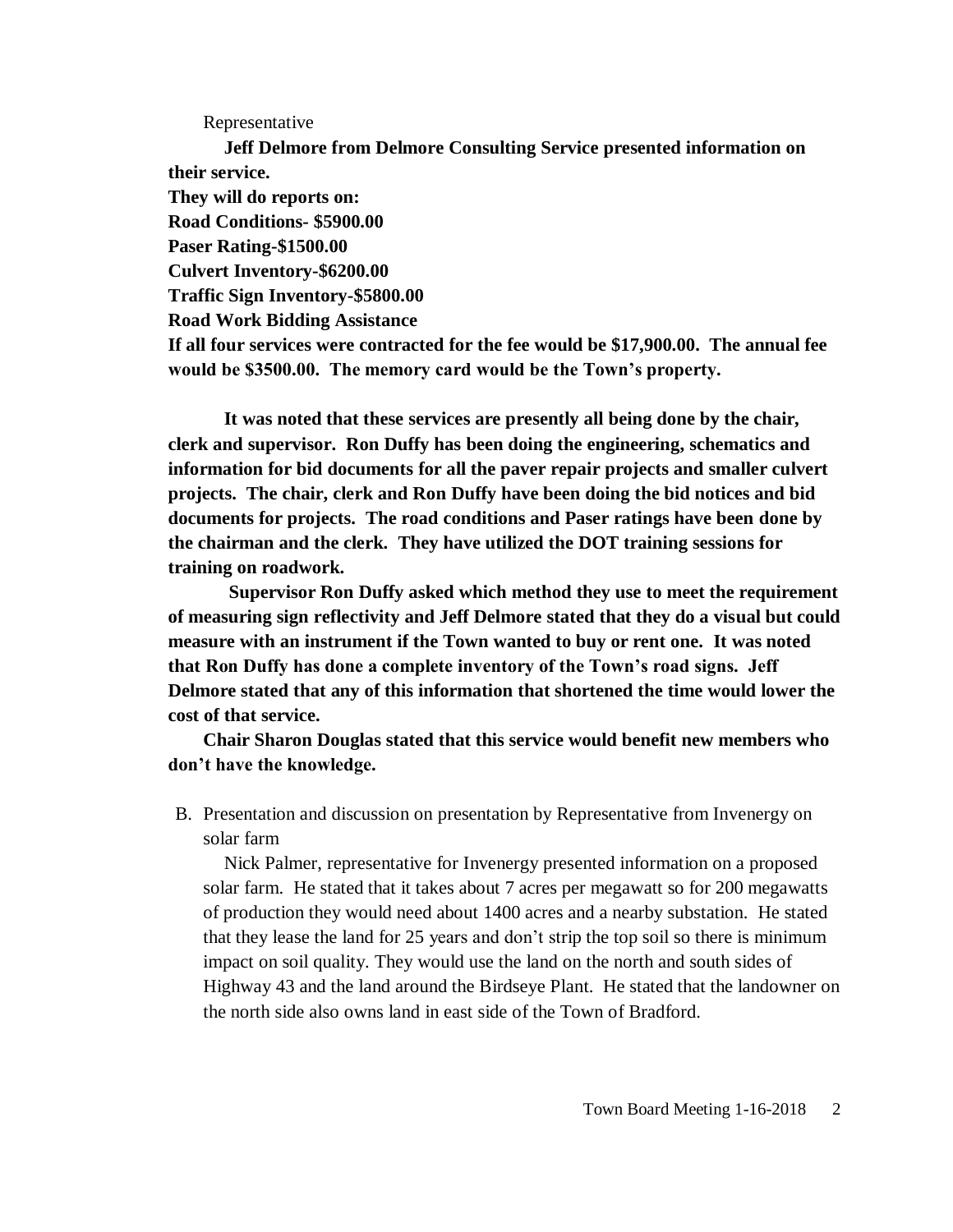He explained that they are permitted by the state and the applications are complex and take about 18 months to obtain. If they get a permit they start to build which takes 18-20 months to build depending on what time of year and the weather. Posts are driven into the ground with a racking system on top. They will face south and be one of three possible systems. Either fixed axis, single axis or dual axis. He stated that they have a letter of understanding with Wisconsin Utilities. They have a project for Iowa County that they expect to file the application by the end of this month. He stated that if there are panels on both sides of I43 and just to the west of the intersection with Highway 14 there will be low voltage in the ground lines and higher voltage overhead. Ultimately they want to get to the substation about 100 feet south of the Darien Town Hall. Inside the site the wiring is all underground. He stated that because they have to guarantee to return the land to its original condition they are proposing to naturalize the vegetation as a native meadow with 3-4 foot high vegetation. He stated that by spring they may have enough acres. He stated that after the application the State holds a public hearing.

Ron Duffy asked what the impact would be on the roads with the construction and if they would sign a road damage agreement. Nick Palmer stated that they would sign an agreement. He added that for this project he did not see the need for even an overweight permit. He stated that they would lay out how they would enter a site and they don't have to build access roads but typically work with the towns and if the town says, "this culvert was damaged and needs to be replaced", they work with the towns. He stated that there would probably 300-350 deliveries for the project but they would not be overweight.

Jill Bier asked if there would be much traffic for maintenance and Nick Palmer said there would not and for a site like this there would be full time work for 3 people. He added that they would likely build a maintenance site between Kenosha and Iowa County for their three projects. He stated that Kincaid Farms have signed.

Richard Kuhlow asked how high these would be off the ground. Nick Palmer stated that basically they would probably at most be 8-9 feet high and the areas with panels would be fenced. He was asked if the life expectancy was 25 years and he stated that with the development of greater efficiency they may replace all the panels in a shorter time.

Sharon Douglas stated that if they are permitted by the state and asked if the residents would have any say. He stated that if there is a permit they will be able to participate in a public hearing.

He added that there are very few impacts with this and they need a storm water permit but not much else. He stated that for power generation they do not pay property taxes. There is a sales tax on the amount generated and the state decides what to give back. He stated that for the project if it was one million dollars it would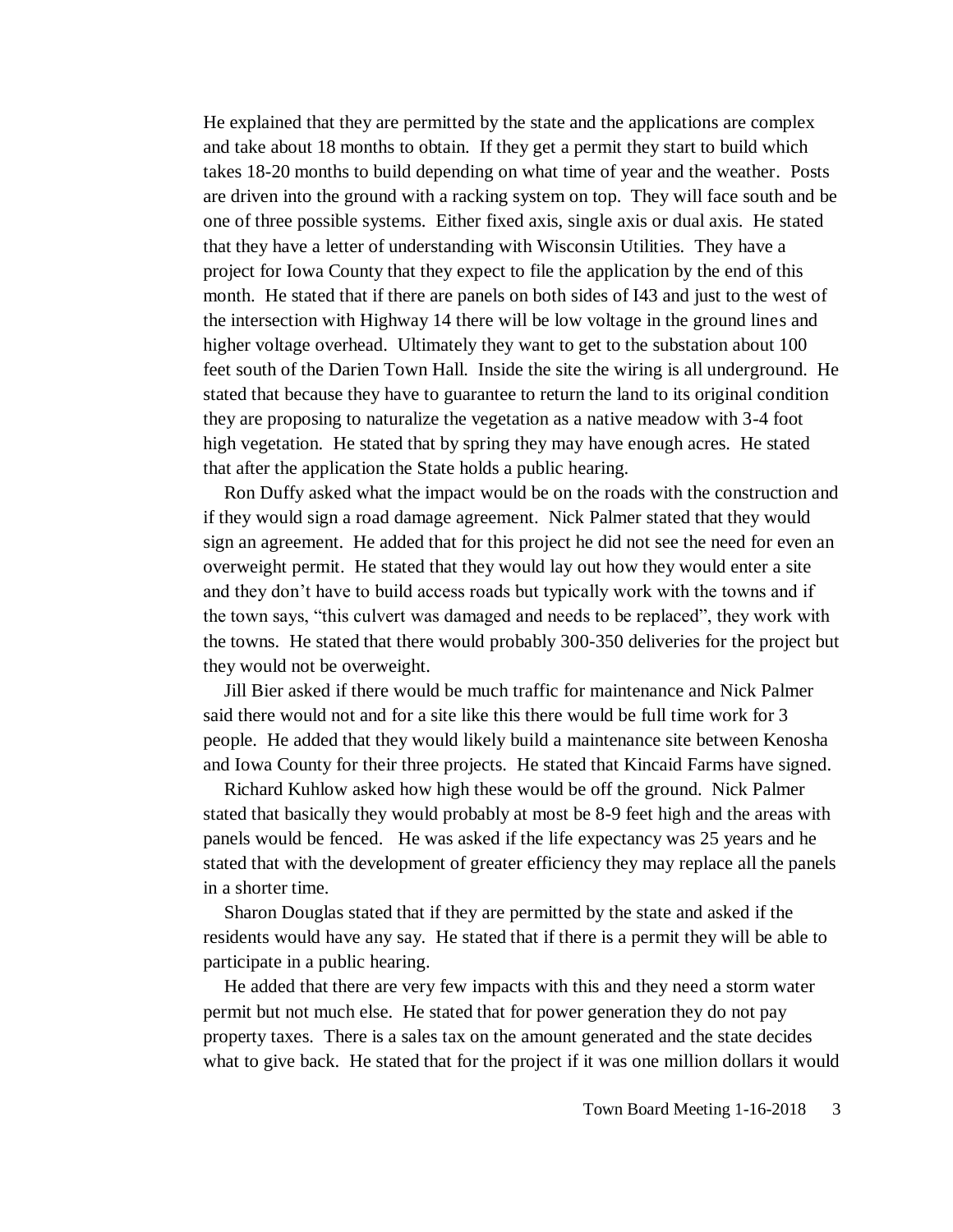be split with the County getting two-thirds and the local municipality getting onethird in shared revenue.

- C. Discussion and action on 2018 Recycling Contract **Motion to approve the 2018 Recycling contract for Lentells Disposal for \$4800.00. (Loren Bobolz/Ben Wellnitz) The motion carried by voice vote with no negative vote.**
- D. Discussion and action on Zoning Officer Electrical permits were issued to
- E. Discussion and action on report by Fire District Representative

Sharon Douglas reported that on January  $8<sup>th</sup>$  John Hahn, Jack Laatz and Attorney David Moore met with the Village Board President, Village Administrator and Village Attorney. Attorney Moore reported that they talked about better communications between the Village and Fire District Board and the administration issues that need to be dealt with from this point forward. It was discussed at that meeting to hold a joint meeting with the Fire District Board, the two Town Boards and the Village Board because this is what the two Towns requested. The intent is for the two attorneys to send a letter out before the joint meeting that explains what they are able to explain in response to questions that have been raised. This joint meeting will be held on February  $6<sup>th</sup>$  at 7 p.m. at the Clinton High School. The Town of Clinton has proposed a meeting with the chairs and one member from each of the two Towns and the Village on January  $23<sup>rd</sup>$  for fact finding prior to the February 6<sup>th</sup> meeting. If this is held Sharon Douglas and Ron Duffy will attend from the Town of Bradford.

F. Discussion and action on Supervisors' evaluation of their sections of roads **Ben Wellnitz stated that he may be able to start work on S. Avalon Road this Saturday. Ron Duffy stated that there are places with overhanging limbs on Waite and Dunn Roads and he would try to get out to cut some. Sharon Douglas thanked Mick Mullooly for burning the brush the Board cut on Emerald Grove Road and piled.** 

**It was stated that the east side of Emerald Grove Road across from Dan Huisheere's had brush encroaching on the road. Sharon Douglas stated that she and Sarah Douglas cut a lot of that back this summer.**

G. Discussion and action on roadwork, including but not limited to tree trimming, culvert repair and replacement, ditching, shouldering, maintenance including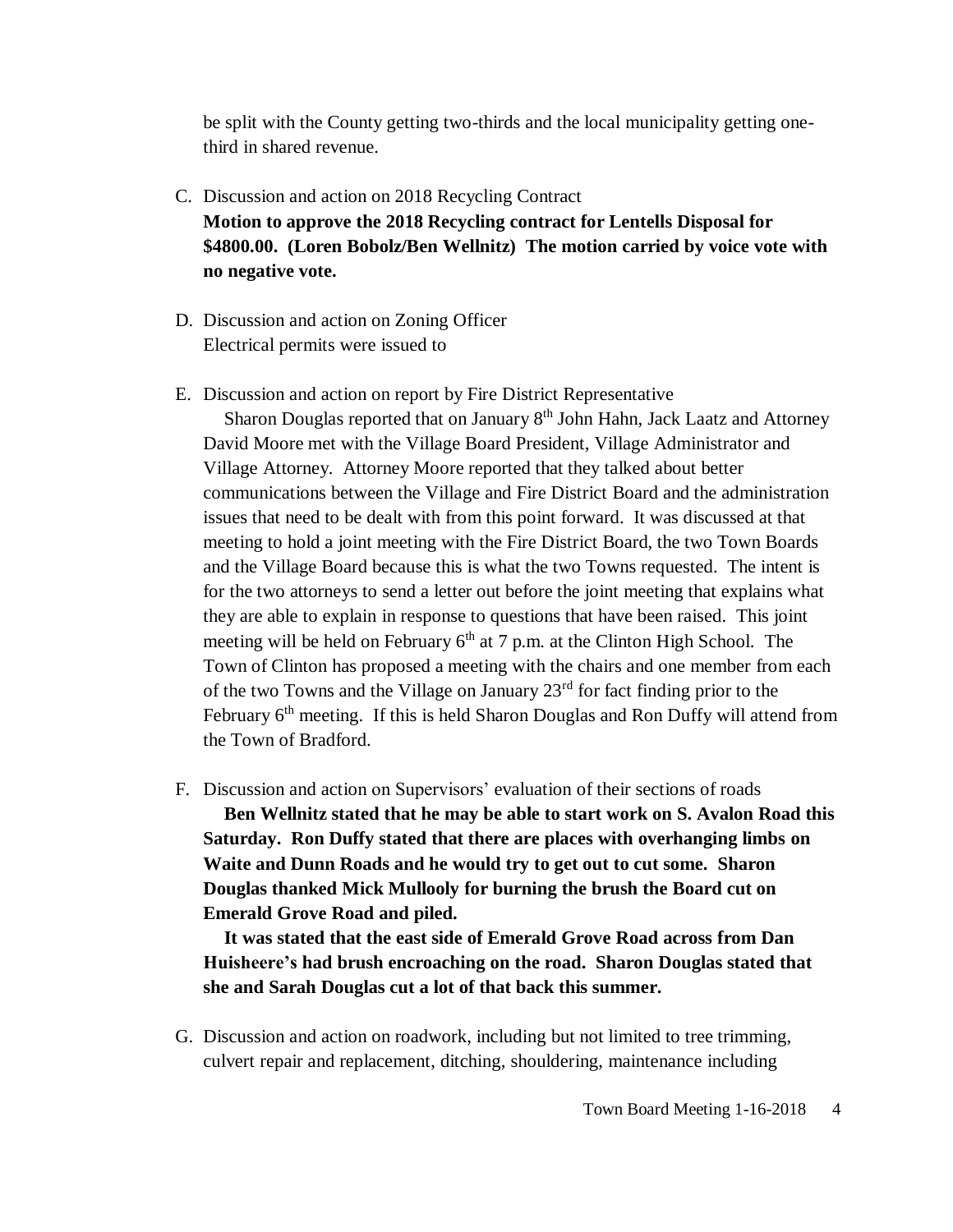replacement of signs and posts, paver repair, pot hole filling, Creek Road and Emerald Grove Bridge Projects, 5-year Capital Improvement Plan

**Chair Sharon Douglas reported that she and Ron Duffy attended the Town of Clinton meeting on Monday night to present the information on the culvert on B-C Townline west of Carvers Rock Road that needs to be replaced. Ron Duffy had prepared a schematic drawing, photos and estimate for replacement. This culvert is shared with the Town of Clinton. He also prepared information on repair work by the new culvert on B-C Townline Road. Both projects would be shared by the two Towns with a 50/50 split. The Clinton Town Board will make a decision at their February meeting and let us know.**

**Chair Sharon Douglas reported that at the Special Board meeting on January 10th Ron Duffy had brought photos, drawings and estimates for roadwork projects for 2018 and they had discussed possible roadwork projects to be in 2018. She reported that she had not heard back from Duane Jorgenson regarding the TRID Project for the culvert on Creek Road just west of Carvers Rock Road. She added that as they had discussed at the January 10th meeting they may have to wait until they hear back before they can decide which other projects to do in 2018. Ron Duffy stated that it should be their goal to get bid notices out in March so they could award contracts in April before contractors get too busy. She stated that if it was okay with the Board she would let the Clerk know, when she hears back from Duane Jorgenson, and she can set up a special meeting for the 2018 roadwork projects so we can get bids out by March.**

**Sharon Douglas stated that she had called Brian Ayre about stone and the ditching he was going to do on Emerald Grove Road and he said he was going to do that.** 

**Sandra Clarke will order the road name signs to the replace those from Reid/Creek Road and maple Lane/S. Emerald Grove Road.** 

**The board discussed a way to put a "Bump" sign on S. Avalon Road north of Vegter's since the ground is frozen.** 

**Motion that the Board authorize Sharon Douglas to clear an area of brush, debris and trees in the west ditch north of the field entrance north of the culvert on S. Emerald Grove Road and engage Ideal Midwest to do the work pursuant to their contract for tree and brush removal. (Ron Duffy/Loren Bobolz) The motion carried by voice vote with no negative vote. Loren agreed that Bryce could contact him and it was suggested that Loren measure so they have an idea how much can be cleared in what amount of time.**

**Ron Duffy reported that he had talked to Don Esselman about potential plans for Scott Street. He stated the approach needs to be done and for the rest of the**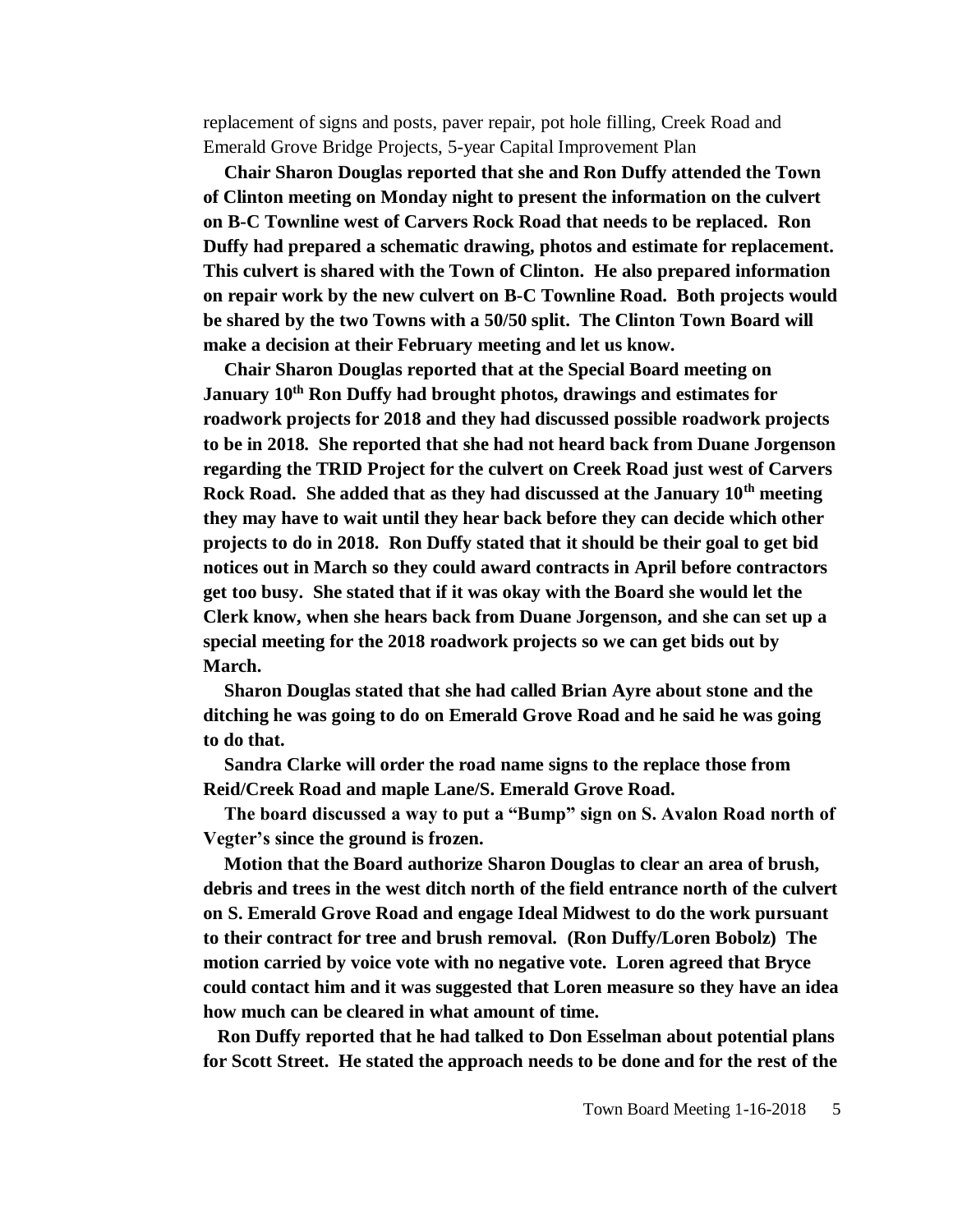**road there are a couple of alternatives but he doesn't have the estimates yet. He added that water is a problem there.**

- H. Discussion and action on Town Hall Repair Committee Report Nothing.
- I. Discussion and action on approval of Driveway Permit Applications Nothing.
- J. Discussion and action on approval of Utility Permit Application Nothing.
- K. Set date for February meeting if there is to be a Spring Primary **Motion to set the February Town Board Meeting for Thursday, February 22, 2018 at 6:30 p.m. (Loren Bobolz/Ben Wellnitz) The motion carried by voice vote with no negative vote.**
- L. Discussion of Town Insurance renewal **The Board agreed that no quotes were needed.**
- M. Discussion and action on approval of an Operator's License for Ellen Payne for Hat Rack Tap

The Clerk reported that she had run the record check, the fee had been paid and the application was ready for approval.

**Motion to approve the Operator's License for Ellen Rae Payne for the Hat Rack Tap. (Ron Duffy/Loren Bobolz) The motion carried by voice vote with no negative vote.**

- 6. Citizen Participation None.
- 7. Announcements and Reports
	- **a. The February Town Board meeting will be held on February22, 2018 at 6:30 p.m. at the Bradford Town Hall**
	- **b. There was no Rock County Sheriff's Report.**
	- **c. The WTA Rock County Unit Meeting will be Thursday, January 18, 2018 at the Town of Rock Town Hall at 7:00 p.m.**
	- **d. The WTA District Meeting will be held on March 3rd, 2018 at the 841 Brewery in Whitewater and will have the Board of Review Training. Sharon asked that the Board members let the Clerk know at the February meeting if they will be attending so she can make the reservations and send the check.**
	- **e. The Board received a Thank you form the Gilbank family.**